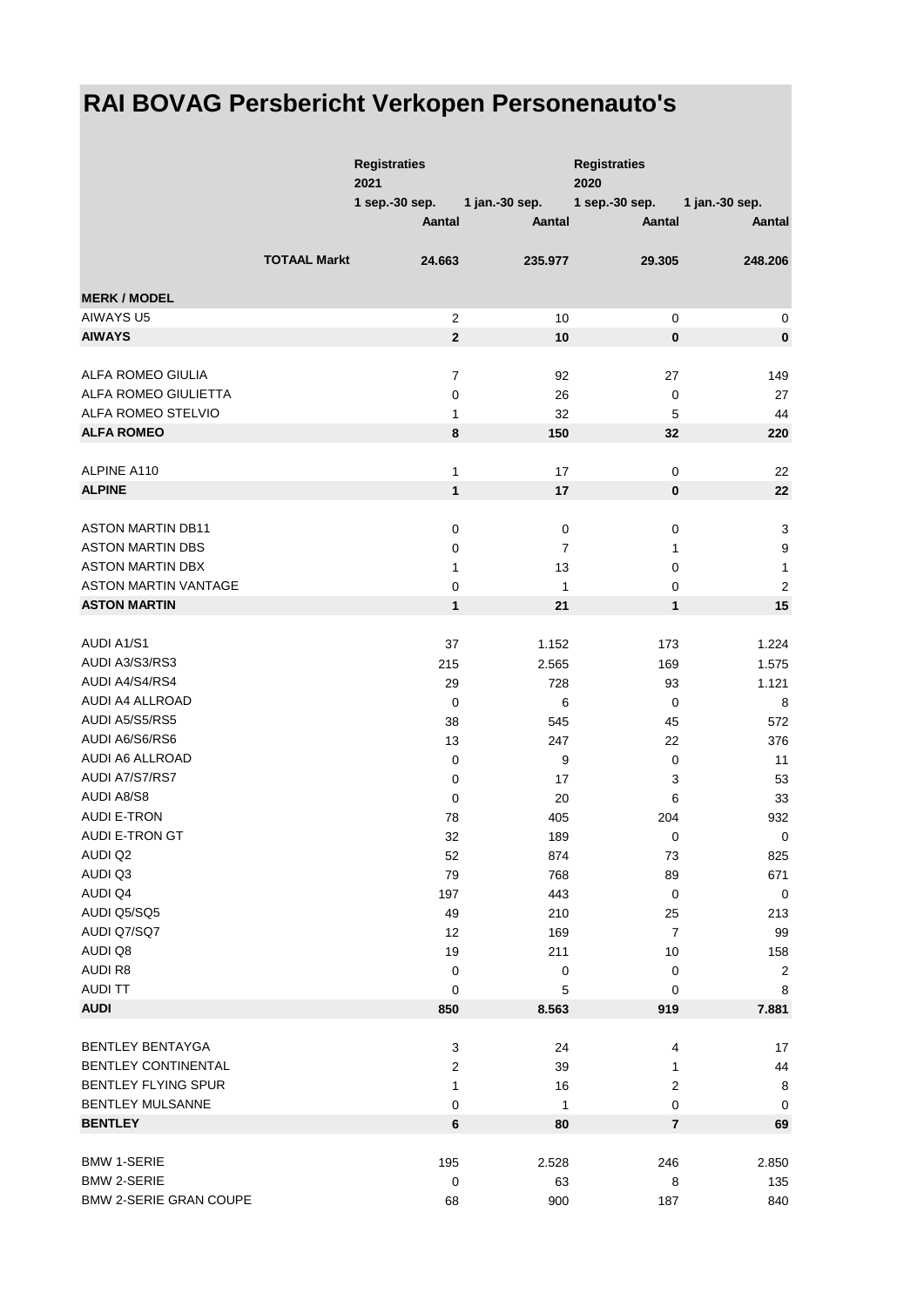| <b>BMW 2-SERIE TOURER</b>     | 44               | 544    | 69             | 902            |
|-------------------------------|------------------|--------|----------------|----------------|
| <b>BMW 3-SERIE</b>            | 331              | 2.761  | 175            | 2.909          |
| <b>BMW 3-SERIE GT</b>         | $\mathbf 0$      | 2      | $\pmb{0}$      | 39             |
| <b>BMW 4-SERIE</b>            | 52               | 536    | 9              | 191            |
| <b>BMW 4-SERIE GRAN COUPE</b> | 5                | 315    | 44             | 364            |
| <b>BMW 5-SERIE</b>            | 123              | 1.360  | 147            | 1.473          |
| <b>BMW 6-SERIE GT</b>         | $\overline{4}$   | 30     | 3              | 59             |
| <b>BMW 7-SERIE</b>            | 12               | 140    | 19             | 170            |
| <b>BMW 8-SERIE</b>            | $\overline{7}$   | 59     | 6              | 83             |
| <b>BMW 8-SERIE GRAN COUPE</b> | 4                | 32     | 12             | 106            |
| BMW 13                        | 70               | 408    | 221            | 658            |
| BMW 18                        |                  |        |                |                |
|                               | 0                | 0      | 0              | 5              |
| <b>BMW IX</b>                 | 3                | 4      | 0              | 0              |
| BMW X1                        | 89               | 992    | 89             | 1.091          |
| BMW X2                        | 19               | 180    | 32             | 318            |
| BMW X3                        | 339              | 2.190  | 54             | 905            |
| BMW X4                        | 14               | 173    | 14             | 195            |
| BMW X5                        | 152              | 1.190  | 121            | 896            |
| BMW X6                        | 10               | 101    | 13             | 156            |
| BMW X7                        | 4                | 59     | 6              | 154            |
| BMW <sub>Z4</sub>             | 10               | 212    | 17             | 198            |
| <b>BMW</b>                    | 1.555            | 14.779 | 1.492          | 14.697         |
|                               |                  |        |                |                |
| <b>CITROEN BERLINGO</b>       | $\mathbf 0$      | 21     | $\overline{c}$ | 87             |
| <b>CITROEN C1</b>             | 131              | 2.060  | 349            | 2.825          |
| <b>CITROEN C3</b>             | 175              | 2.190  | 210            | 2.192          |
| <b>CITROEN C3 AIRCROSS</b>    | 33               | 579    | 33             | 1.051          |
| <b>CITROEN C4</b>             |                  |        |                |                |
| <b>CITROEN C4 CACTUS</b>      | 90               | 924    | 0              | 0              |
|                               | 0                | 74     | 43             | 569            |
| CITROEN C4 SPACETOUR/PICASSO  | 6                | 185    | 46             | 224            |
| <b>CITROEN C5 AIRCROSS</b>    | 104              | 789    | 152            | 1.111          |
| CITROEN C-ZERO                | 0                | 1      | $\mathbf 0$    | 13             |
| CITROEN GRAND C4 ST/PICASSO   | 10               | 127    | 14             | 190            |
| CITROEN SPACETOURER           | 70               | 186    | 4              | 18             |
| <b>CITROEN</b>                | 619              | 7.136  | 853            | 8.280          |
|                               |                  |        |                |                |
| <b>CUPRA FORMENTOR</b>        | 16               | 73     | 0              | 0              |
| <b>CUPRA LEON</b>             | 10               | 60     | $\mathbf 0$    | 0              |
| <b>CUPRA</b>                  | 26               | 133    | 0              | $\pmb{0}$      |
|                               |                  |        |                |                |
| DACIA DOKKER                  | $\mathbf 0$      | 4      | 10             | 47             |
| <b>DACIA DUSTER</b>           | 66               | 758    | 77             | 658            |
| DACIA LODGY                   | 4                | 91     | 10             | 123            |
| DACIA LOGAN                   | 0                | 3      | 63             | 406            |
| <b>DACIA SANDERO</b>          | 167              | 1.356  | 66             | 384            |
| <b>DACIA SPRING</b>           |                  |        |                | 0              |
| <b>DACIA</b>                  | 6                | 80     | 0              |                |
|                               | 243              | 2.292  | 226            | 1.618          |
|                               |                  |        |                |                |
| DS DS 4                       | $\mathbf{1}$     | 1      | 0              | $\mathbf 0$    |
| DS DS 3 CROSSBACK             | 11               | 112    | 70             | 291            |
| <b>DS DS 7 CROSSBACK</b>      | 21               | 144    | 10             | 170            |
| DS DS 9                       | $\boldsymbol{2}$ | 5      | $\mathbf 0$    | $\mathbf 0$    |
| <b>DS</b>                     | 35               | 262    | 80             | 461            |
|                               |                  |        |                |                |
| FERRARI 488                   | $\mathbf 0$      | 0      | 0              | 4              |
| FERRARI 812                   | $\overline{c}$   | 9      | 1              | 12             |
| <b>FERRARI F8</b>             | 0                | 20     | 1              | $\overline{7}$ |
| FERRARI GTC4LUSSO             | 0                | 2      | 0              | $\overline{2}$ |
| FERRARI PORTOFINO             | 0                | 3      | 2              | $20\,$         |
|                               |                  |        |                |                |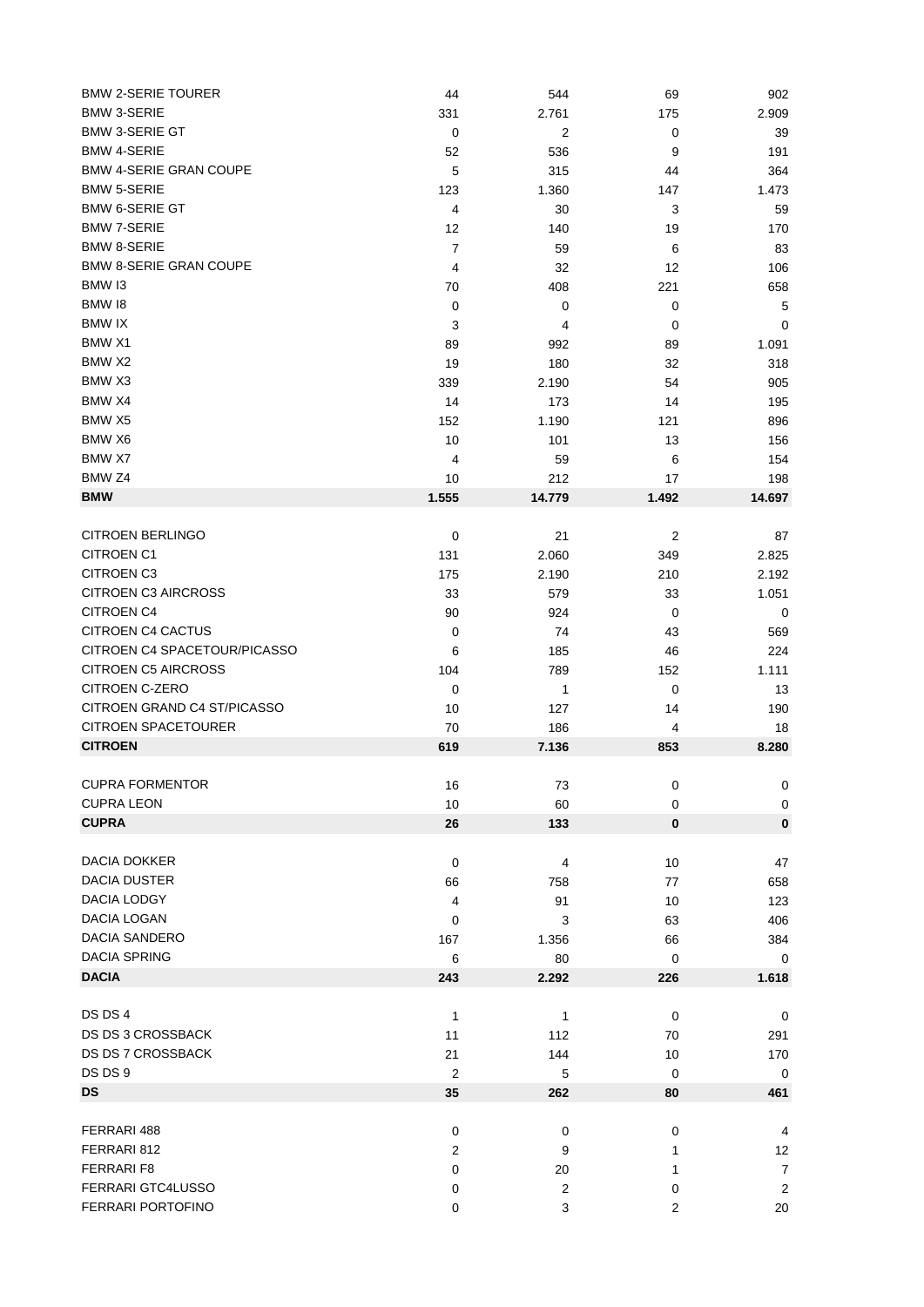| <b>FERRARI ROMA</b>      | $\pmb{0}$               | 19             | 0                       | $\pmb{0}$      |
|--------------------------|-------------------------|----------------|-------------------------|----------------|
| <b>FERRARI SF90</b>      | 1                       | 12             | 0                       | $\pmb{0}$      |
| <b>FERRARI</b>           | 3                       | 65             | 4                       | 45             |
|                          |                         |                |                         |                |
| <b>FIAT 500</b>          | 253                     | 2.493          | 358                     | 2.453          |
| <b>FIAT 500X</b>         | 21                      | 164            | 26                      | 283            |
| <b>FIAT DUCATO</b>       | $\mathbf 0$             | $\overline{2}$ | 0                       | 19             |
| <b>FIAT PANDA</b>        | 7                       | 289            | 31                      | 424            |
| <b>FIAT TIPO</b>         | 58                      | 194            | 7                       | 54             |
| <b>FIAT</b>              | 339                     | 3.142          | 422                     | 3.233          |
|                          |                         |                |                         |                |
| <b>FORD ECOSPORT</b>     | 35                      | 303            | 24                      | 706            |
| <b>FORD EXPLORER</b>     |                         |                |                         | 21             |
|                          | 3                       | 109            | 4                       |                |
| <b>FORD FIESTA</b>       | 255                     | 3.076          | 830                     | 4.868          |
| <b>FORD FOCUS</b>        | 760                     | 3.299          | 679                     | 5.965          |
| FORD GT                  | $\mathbf 0$             | 1              | 0                       | $\mathbf 0$    |
| <b>FORD KUGA</b>         | 196                     | 2.209          | 76                      | 1.102          |
| <b>FORD MONDEO</b>       | 16                      | 249            | 9                       | 474            |
| <b>FORD MUSTANG</b>      | $\mathbf 0$             | 1              | 1                       | 13             |
| FORD MUSTANG MACH-E      | 169                     | 2.252          | 0                       | $\mathbf 0$    |
| <b>FORD PUMA</b>         | 87                      | 1.944          | 279                     | 1.481          |
| FORD TRANSIT CUSTOM/TOUR | $\mathbf 0$             | 10             | 5                       | 20             |
| FORD TRANSIT/TOURNEO     | 0                       | 5              | 0                       | 9              |
| <b>FORD</b>              | 1.521                   | 13.458         | 1.907                   | 14.659         |
|                          |                         |                |                         |                |
| <b>HONDA CIVIC</b>       | 10                      | 52             | 9                       | 133            |
| <b>HONDA CR-V</b>        | $\overline{7}$          | 92             | 11                      | 173            |
| <b>HONDA E</b>           | 3                       | 18             | 13                      | 36             |
| <b>HONDA HR-V</b>        | 11                      | 97             | 18                      | 185            |
| HONDA JAZZ               | 35                      | 336            | 70                      | 407            |
| <b>HONDA</b>             | 66                      | 595            | 121                     | 934            |
|                          |                         |                |                         |                |
| HYUNDAI I 10             | 291                     | 1.877          | 187                     | 1.979          |
| HYUNDAI I 20             | 121                     | 1.080          | 40                      | 718            |
| HYUNDAI I 30             | $\boldsymbol{2}$        | 152            | 19                      | 207            |
| <b>HYUNDAI IONIQ</b>     |                         |                |                         |                |
|                          | 70                      | 227            | 56                      | 577            |
| HYUNDAI IONIQ 5          | 68                      | 249            | $\mathbf 0$             | $\mathbf{0}$   |
| <b>HYUNDAI BAYON</b>     | 43                      | 232            | 0                       | $\mathbf 0$    |
| <b>HYUNDAI KONA</b>      | 234                     | 1.688          | 689                     | 4.829          |
| <b>HYUNDAI NEXO</b>      | $\mathbf 0$             | 6              | 17                      | 64             |
| <b>HYUNDAI TUCSON</b>    | 302                     | 2.149          | 13                      | 137            |
| <b>HYUNDAI SANTA FE</b>  | 25                      | 127            | 1                       | 11             |
| <b>HYUNDAI</b>           | 1.156                   | 7.787          | 1.022                   | 8.522          |
|                          |                         |                |                         |                |
| JAGUAR E-PACE            | $\mathbf 0$             | 53             | 0                       | 40             |
| <b>JAGUAR F-PACE</b>     | 2                       | 55             | 1                       | 73             |
| JAGUAR F-TYPE            | $\overline{\mathbf{c}}$ | 24             | 0                       | 24             |
| <b>JAGUAR I-PACE</b>     | 1                       | 15             | 0                       | 16             |
| JAGUAR XE                | 0                       | 14             | 1                       | 76             |
| JAGUAR XF                | 2                       | 21             | 1                       | 97             |
| <b>JAGUAR XJ</b>         | $\boldsymbol{0}$        | 0              | $\overline{\mathbf{c}}$ | $\overline{7}$ |
| <b>JAGUAR</b>            | $\overline{7}$          | 182            | 5                       | 333            |
|                          |                         |                |                         |                |
| JEEP RENEGADE            | 26                      | 252            | 31                      | 249            |
| <b>JEEP CHEROKEE</b>     | $\mathbf 0$             | 0              | 0                       | 1              |
| <b>JEEP COMPASS</b>      | 30                      | 501            | 47                      | 138            |
| JEEP GRAND CHEROKEE      | $\mathbf 0$             | 0              | 0                       | $\mathbf{1}$   |
| <b>JEEP WRANGLER</b>     | 12                      |                | $\overline{c}$          | 12             |
| <b>JEEP</b>              |                         | 94             |                         |                |
|                          | 68                      | 847            | 80                      | 401            |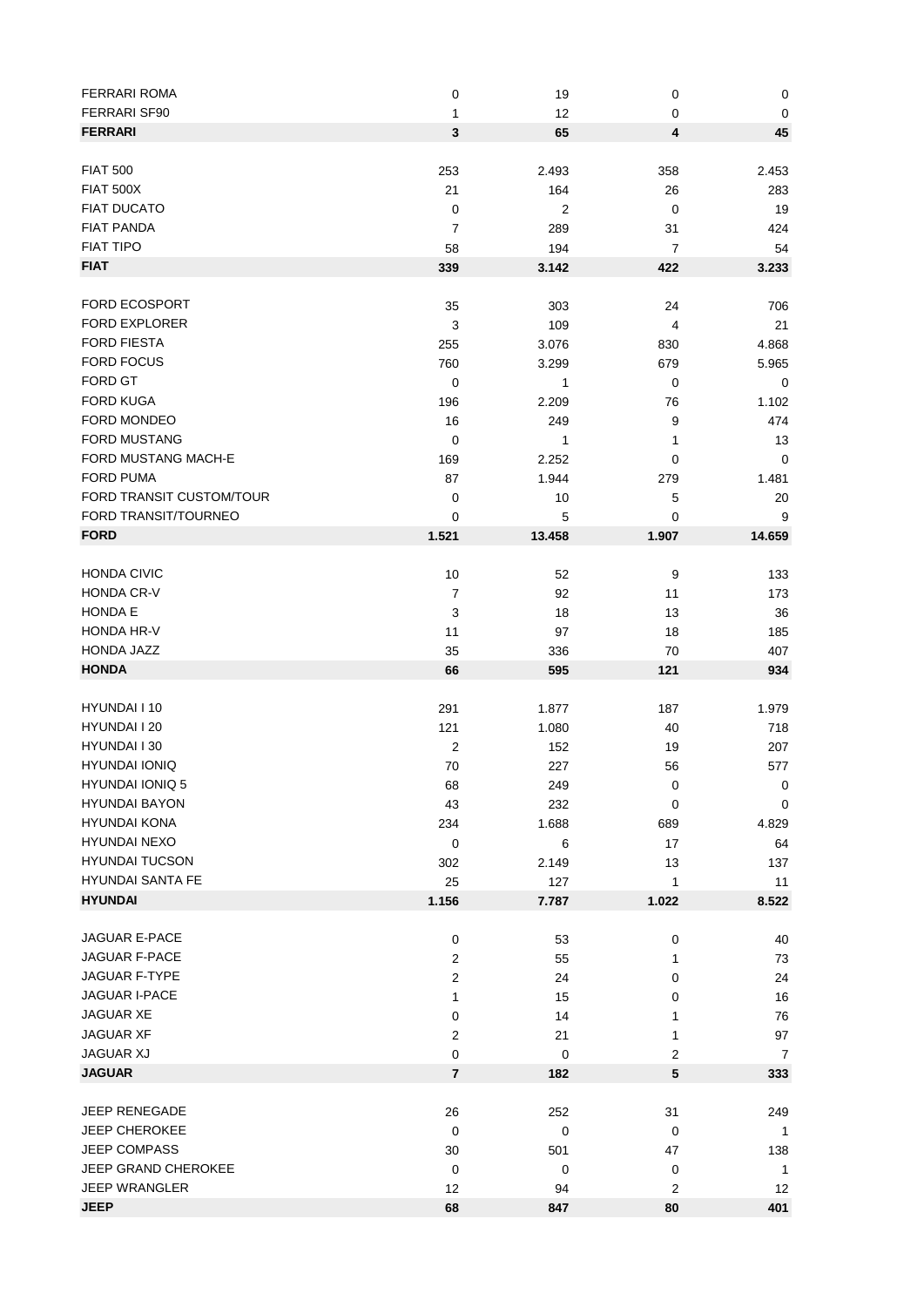| KIA CEED                      | 215              | 2.356          | 243            | 1.899            |
|-------------------------------|------------------|----------------|----------------|------------------|
| <b>KIA NIRO</b>               | 1.061            | 7.747          | 1.247          | 8.678            |
| KIA OPTIMA                    | 0                | 0              | 0              | 5                |
| <b>KIA PICANTO</b>            | 630              | 6.402          | 562            | 5.477            |
| KIA PROCEED                   | 35               | 660            | 77             | 665              |
| <b>KIA RIO</b>                | 35               | 450            | 60             | 599              |
| <b>KIA SORENTO</b>            | 35               | 458            | 24             | 26               |
| <b>KIA SOUL</b>               |                  |                |                |                  |
|                               | 43               | 283            | 23             | 464              |
| <b>KIA SPORTAGE</b>           | 28               | 525            | 26             | 408              |
| <b>KIA STINGER</b>            | 0                | 1              | 0              | 3                |
| <b>KIA STONIC</b>             | 345              | 2.569          | 89             | 2.015            |
| KIA XCEED                     | 37               | 625            | 86             | 796              |
| <b>KIA</b>                    | 2.464            | 22.076         | 2.437          | 21.035           |
|                               |                  |                |                |                  |
| LAMBORGHINI AVENTADOR         | 0                | 7              | 0              | 1                |
| LAMBORGHINI HURACAN           | 1                | 7              | $\mathbf 0$    | 7                |
| <b>LAMBORGHINI URUS</b>       | 1                | 20             | $\overline{2}$ | 15               |
| <b>LAMBORGHINI</b>            | $\bf{2}$         | 34             | $\overline{2}$ | 23               |
|                               |                  |                |                |                  |
| <b>LAND ROVER DEFENDER</b>    | 50               | 198            | 10             | 77               |
| LAND ROVER DISCOVERY SPORT    | 22               | 173            | 1              | 84               |
| <b>LAND ROVER DISCOVERY</b>   | 0                | 12             | 1              | 10               |
| LAND ROVER RANGE ROVER EVOQUE |                  |                |                |                  |
|                               | 32               | 214            | 16             | 291              |
| LAND ROVER RANGE ROVER SPORT  | 15               | 347            | 23             | 306              |
| LAND ROVER RANGE ROVER VELAR  | $\boldsymbol{2}$ | 95             | 9              | 105              |
| LAND ROVER RANGE ROVER        | 4                | 74             | 7              | 131              |
| <b>LAND ROVER</b>             | 125              | 1.113          | 67             | 1.004            |
|                               |                  |                |                |                  |
| <b>LEXUS CT</b>               | 0                | 58             | 23             | 123              |
| <b>LEXUS IS</b>               | 1                | 19             | $\overline{2}$ | 39               |
| <b>LEXUS ES</b>               | 12               | 95             | 11             | 79               |
| <b>LEXUS LC</b>               | 1                | 9              | 1              | $\boldsymbol{2}$ |
| <b>LEXUS LS</b>               | 0                | 4              | $\mathbf 0$    | 1                |
| <b>LEXUS NX</b>               | 3                | 29             | 2              | 48               |
| <b>LEXUS RC</b>               | 0                | 0              | 2              | 16               |
| <b>LEXUS RX</b>               | 8                | 56             | $\overline{7}$ | 79               |
| LEXUS UX                      | 22               | 161            | 10             | 118              |
|                               |                  |                |                |                  |
| <b>LEXUS</b>                  | 47               | 431            | 58             | 505              |
|                               |                  |                |                |                  |
| LOTUS ELISE                   | 0                | 4              | $\mathbf 0$    | 1                |
| LOTUS EVORA                   | 0                | 1              | 0              | $\pmb{0}$        |
| LOTUS EXIGE                   | 0                | 1              | 0              | $\pmb{0}$        |
| <b>LOTUS</b>                  | $\bf{0}$         | $6\phantom{1}$ | $\bf{0}$       | 1                |
|                               |                  |                |                |                  |
| LYNK AND CO 01                | 556              | 1.241          | 0              | $\pmb{0}$        |
| <b>LYNK AND CO</b>            | 556              | 1.241          | $\mathbf 0$    | $\pmb{0}$        |
|                               |                  |                |                |                  |
| <b>MASERATI GHIBLI</b>        | 0                | 7              | 0              | $\,6$            |
| <b>MASERATI LEVANTE</b>       | 3                | 9              | $\overline{2}$ | $\boldsymbol{9}$ |
| MASERATI QUATTROPORTE         | $\mathbf 0$      | 0              | 0              | 3                |
| <b>MASERATI</b>               | 3                | 16             | $\overline{2}$ | 18               |
|                               |                  |                |                |                  |
| MAZDA 2                       | 152              | 836            | 94             | 645              |
| MAZDA 3                       | 81               | 590            | 83             | 834              |
| MAZDA 6                       | 12               | 183            | 10             | 131              |
| MAZDA CX-3                    | 22               | 529            | 53             | 112              |
|                               |                  |                |                |                  |
| MAZDA CX-5                    | 137              | 1.529          | 284            | 1.168            |
| MAZDA CX-30                   | 231              | 1.578          | 172            | 1.914            |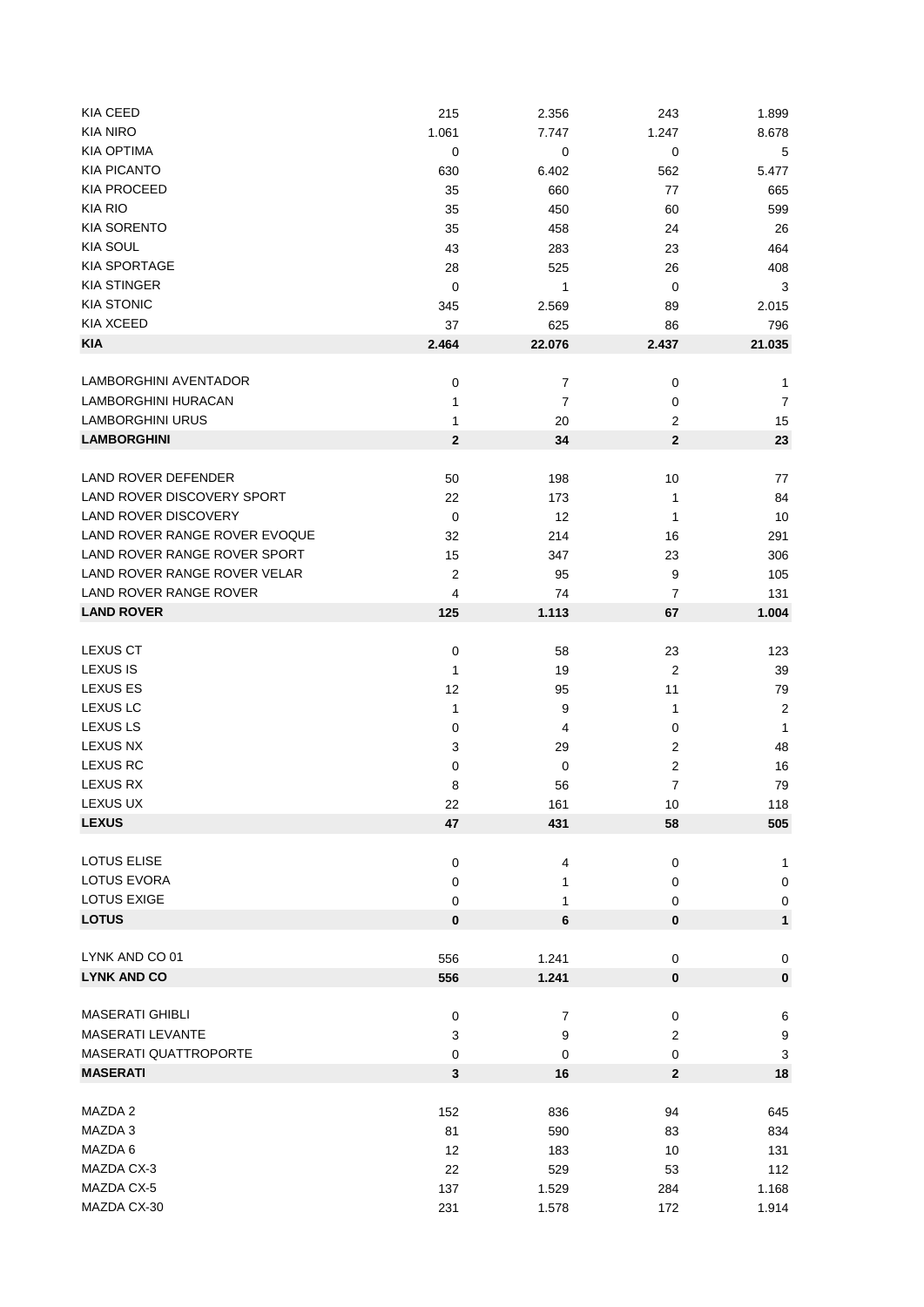| MAZDA MX-5                 | 6              | 97    | 4                | 21             |
|----------------------------|----------------|-------|------------------|----------------|
| MAZDA MX-30                | 153            | 377   | 176              | 176            |
| <b>MAZDA</b>               | 794            | 5.719 | 876              | 5.001          |
|                            |                |       |                  |                |
| <b>MB A-KLASSE</b>         | 89             | 1.818 | 384              | 3.015          |
| <b>MB B-KLASSE</b>         | 45             | 798   | 172              | 1.194          |
| MB C-KLASSE                | 137            | 1.271 | 160              | 1.314          |
| <b>MB CITAN</b>            | $\pmb{0}$      | 2     | $\mathbf 0$      | 14             |
| <b>MB CLA</b>              |                |       |                  |                |
|                            | 191            | 1.795 | 159              | 1.704          |
| MB CLS                     | $\mathbf 0$    | 14    | $\boldsymbol{2}$ | 21             |
| MB E-KLASSE                | 50             | 592   | 99               | 615            |
| MB EQA                     | 94             | 694   | $\mathbf 0$      | $\mathbf 0$    |
| MB EQC                     | 25             | 135   | 42               | 354            |
| MB EQV                     | 9              | 39    | $\overline{2}$   | $\overline{c}$ |
| MB G-KLASSE                | 4              | 22    | $\overline{2}$   | 32             |
| MB GLA                     | 19             | 550   | 177              | 433            |
| MB GLB                     | 47             | 655   | 55               | 209            |
| MB GLC                     | 52             | 519   | 72               | 552            |
| MB GLE                     | 30             | 385   | 11               | 198            |
| MB GLS                     | $\overline{c}$ | 33    | $\overline{2}$   | 30             |
| MB GT                      | 1              | 15    | 6                | 42             |
| <b>MB S-KLASSE</b>         | 12             |       | 5                | 35             |
| MB SLC                     |                | 147   |                  |                |
|                            | $\pmb{0}$      | 1     | 2                | 6              |
| <b>MB SLK</b>              | $\mathbf 0$    | 0     | $\mathbf 0$      | 1              |
| <b>MB SPRINTER</b>         | 24             | 314   | 46               | 382            |
| <b>MB VITO</b>             | 21             | 132   | 31               | 158            |
| MB V-KLASSE                | 1              | 25    | 1                | 59             |
| <b>MB OVERIGE MODELLEN</b> | 3              | 3     | 0                | 1              |
| <b>MERCEDES</b>            | 856            | 9.959 | 1.430            | 10.371         |
|                            |                |       |                  |                |
| MG EHS                     | 18             | 204   | $\mathbf 0$      | 0              |
| MG ZS                      | 82             | 605   | 215              | 1.652          |
| MG MARVEL R                | $\pmb{0}$      | 4     | $\pmb{0}$        | 0              |
| MG                         | 100            | 813   | 215              | 1.652          |
|                            |                |       |                  |                |
| MINI CLUBMAN               | 24             | 567   | 40               |                |
|                            |                |       |                  | 775            |
| MINI COUNTRYMAN            | 59             | 1.068 | 142              | 981            |
| <b>MINI MINI</b>           | 190            | 2.880 | 410              | 3.547          |
| <b>MINI</b>                | 273            | 4.515 | 592              | 5.303          |
|                            |                |       |                  |                |
| <b>MITSUBISHI ASX</b>      | $\mathbf 0$    | 53    | 19               | 402            |
| MITSUBISHI ECLIPSE CROSS   | 66             | 455   | 6                | 92             |
| <b>MITSUBISHI LANCER</b>   | $\pmb{0}$      | 0     | 0                | $\mathbf{1}$   |
| MITSUBISHI OUTLANDER       | 72             | 769   | 89               | 990            |
| MITSUBISHI SPACE STAR      | 173            | 1.536 | 151              | 1.747          |
| <b>MITSUBISHI</b>          | 311            | 2.813 | 265              | 3.232          |
|                            |                |       |                  |                |
| <b>MORGAN PLUS 4</b>       | 1              | 5     | 0                | 1              |
| <b>MORGAN PLUS SIX</b>     | 0              | 4     | 0                | 5              |
| <b>MORGAN</b>              | 1              | 9     | $\pmb{0}$        |                |
|                            |                |       |                  | 6              |
|                            |                |       |                  |                |
| NISSAN JUKE                | 86             | 987   | 95               | 1.151          |
| NISSAN LEAF                | 142            | 917   | 126              | 1.138          |
| <b>NISSAN MICRA</b>        | 44             | 848   | 156              | 1.787          |
| NISSAN NV200               | $\mathbf 0$    | 29    | $\mathbf{1}$     | 51             |
| NISSAN NV400               | $\mathbf 0$    | 0     | $\mathbf 0$      | $\mathbf{1}$   |
| NISSAN QASHQAI             | 225            | 1.927 | 196              | 2.326          |
| NISSAN X-TRAIL             | 14             | 126   | 50               | 395            |
| <b>NISSAN</b>              | 511            | 4.834 | 624              | 6.849          |
|                            |                |       |                  |                |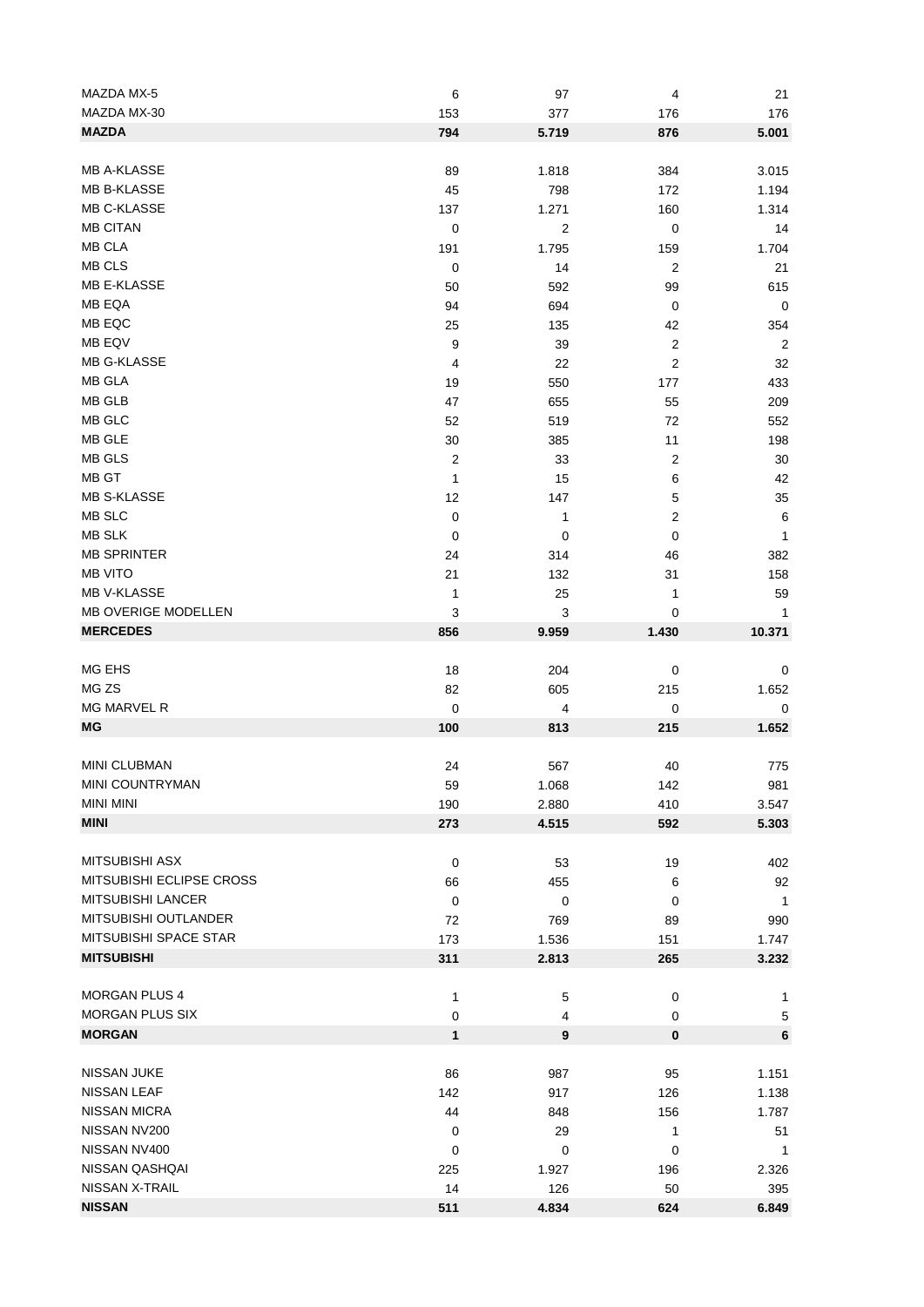|                | 0                                                                                                                                                                                                                                  |                                                                                                                                                                                                                                             | 1.379                                                                                                                                                                                                                                         |
|----------------|------------------------------------------------------------------------------------------------------------------------------------------------------------------------------------------------------------------------------------|---------------------------------------------------------------------------------------------------------------------------------------------------------------------------------------------------------------------------------------------|-----------------------------------------------------------------------------------------------------------------------------------------------------------------------------------------------------------------------------------------------|
| 257            | 2.134                                                                                                                                                                                                                              | 392                                                                                                                                                                                                                                         | 2.577                                                                                                                                                                                                                                         |
| 3              | 27                                                                                                                                                                                                                                 | $\mathbf{1}$                                                                                                                                                                                                                                | 39                                                                                                                                                                                                                                            |
| 406            | 4.231                                                                                                                                                                                                                              | 744                                                                                                                                                                                                                                         | 5.813                                                                                                                                                                                                                                         |
| 214            | 2.096                                                                                                                                                                                                                              | 293                                                                                                                                                                                                                                         | 2.469                                                                                                                                                                                                                                         |
| 136            | 1.529                                                                                                                                                                                                                              | 269                                                                                                                                                                                                                                         | 2.175                                                                                                                                                                                                                                         |
| 14             | 196                                                                                                                                                                                                                                | 132                                                                                                                                                                                                                                         | 562                                                                                                                                                                                                                                           |
| 241            | 1.074                                                                                                                                                                                                                              | $\mathbf 0$                                                                                                                                                                                                                                 | 1                                                                                                                                                                                                                                             |
| 0              | 0                                                                                                                                                                                                                                  | 0                                                                                                                                                                                                                                           | $\mathbf{1}$                                                                                                                                                                                                                                  |
| 29             | 350                                                                                                                                                                                                                                | 11                                                                                                                                                                                                                                          | 52                                                                                                                                                                                                                                            |
|                |                                                                                                                                                                                                                                    |                                                                                                                                                                                                                                             | $\overline{2}$                                                                                                                                                                                                                                |
|                |                                                                                                                                                                                                                                    |                                                                                                                                                                                                                                             | $\mathbf 0$                                                                                                                                                                                                                                   |
| 1.300          | 11.646                                                                                                                                                                                                                             |                                                                                                                                                                                                                                             | 15.070                                                                                                                                                                                                                                        |
|                |                                                                                                                                                                                                                                    |                                                                                                                                                                                                                                             |                                                                                                                                                                                                                                               |
| 1              | 7                                                                                                                                                                                                                                  |                                                                                                                                                                                                                                             | 10                                                                                                                                                                                                                                            |
|                |                                                                                                                                                                                                                                    |                                                                                                                                                                                                                                             | 510                                                                                                                                                                                                                                           |
|                |                                                                                                                                                                                                                                    |                                                                                                                                                                                                                                             | 520                                                                                                                                                                                                                                           |
|                |                                                                                                                                                                                                                                    |                                                                                                                                                                                                                                             |                                                                                                                                                                                                                                               |
|                |                                                                                                                                                                                                                                    |                                                                                                                                                                                                                                             | 4.426                                                                                                                                                                                                                                         |
|                |                                                                                                                                                                                                                                    |                                                                                                                                                                                                                                             | 2.504                                                                                                                                                                                                                                         |
|                |                                                                                                                                                                                                                                    |                                                                                                                                                                                                                                             | 4.723                                                                                                                                                                                                                                         |
|                |                                                                                                                                                                                                                                    |                                                                                                                                                                                                                                             | 2.069                                                                                                                                                                                                                                         |
|                |                                                                                                                                                                                                                                    |                                                                                                                                                                                                                                             | 1.596                                                                                                                                                                                                                                         |
|                |                                                                                                                                                                                                                                    |                                                                                                                                                                                                                                             | 1.541                                                                                                                                                                                                                                         |
|                |                                                                                                                                                                                                                                    |                                                                                                                                                                                                                                             | 643                                                                                                                                                                                                                                           |
|                |                                                                                                                                                                                                                                    |                                                                                                                                                                                                                                             | 11                                                                                                                                                                                                                                            |
|                |                                                                                                                                                                                                                                    |                                                                                                                                                                                                                                             | $\mathbf 0$                                                                                                                                                                                                                                   |
|                |                                                                                                                                                                                                                                    |                                                                                                                                                                                                                                             |                                                                                                                                                                                                                                               |
|                |                                                                                                                                                                                                                                    |                                                                                                                                                                                                                                             | 10                                                                                                                                                                                                                                            |
|                |                                                                                                                                                                                                                                    |                                                                                                                                                                                                                                             | 74                                                                                                                                                                                                                                            |
|                |                                                                                                                                                                                                                                    |                                                                                                                                                                                                                                             | 48                                                                                                                                                                                                                                            |
|                |                                                                                                                                                                                                                                    |                                                                                                                                                                                                                                             | 1                                                                                                                                                                                                                                             |
|                |                                                                                                                                                                                                                                    |                                                                                                                                                                                                                                             | 17.646                                                                                                                                                                                                                                        |
|                |                                                                                                                                                                                                                                    |                                                                                                                                                                                                                                             |                                                                                                                                                                                                                                               |
|                |                                                                                                                                                                                                                                    |                                                                                                                                                                                                                                             | 28                                                                                                                                                                                                                                            |
|                |                                                                                                                                                                                                                                    |                                                                                                                                                                                                                                             | 17                                                                                                                                                                                                                                            |
|                |                                                                                                                                                                                                                                    |                                                                                                                                                                                                                                             | 334                                                                                                                                                                                                                                           |
|                |                                                                                                                                                                                                                                    |                                                                                                                                                                                                                                             | 575                                                                                                                                                                                                                                           |
|                |                                                                                                                                                                                                                                    |                                                                                                                                                                                                                                             | 172                                                                                                                                                                                                                                           |
|                |                                                                                                                                                                                                                                    |                                                                                                                                                                                                                                             | 98                                                                                                                                                                                                                                            |
|                |                                                                                                                                                                                                                                    |                                                                                                                                                                                                                                             | 329                                                                                                                                                                                                                                           |
|                |                                                                                                                                                                                                                                    |                                                                                                                                                                                                                                             | 1.553                                                                                                                                                                                                                                         |
|                |                                                                                                                                                                                                                                    |                                                                                                                                                                                                                                             |                                                                                                                                                                                                                                               |
|                |                                                                                                                                                                                                                                    |                                                                                                                                                                                                                                             | 0                                                                                                                                                                                                                                             |
|                |                                                                                                                                                                                                                                    |                                                                                                                                                                                                                                             | 3.788                                                                                                                                                                                                                                         |
|                |                                                                                                                                                                                                                                    |                                                                                                                                                                                                                                             | 5.561                                                                                                                                                                                                                                         |
|                |                                                                                                                                                                                                                                    |                                                                                                                                                                                                                                             | 8                                                                                                                                                                                                                                             |
|                |                                                                                                                                                                                                                                    |                                                                                                                                                                                                                                             | 345                                                                                                                                                                                                                                           |
|                |                                                                                                                                                                                                                                    |                                                                                                                                                                                                                                             | 522                                                                                                                                                                                                                                           |
| 2              |                                                                                                                                                                                                                                    | 0                                                                                                                                                                                                                                           | 0                                                                                                                                                                                                                                             |
| 1              | 17                                                                                                                                                                                                                                 | 0                                                                                                                                                                                                                                           | 1                                                                                                                                                                                                                                             |
| 0              | $\overline{2}$                                                                                                                                                                                                                     | 0                                                                                                                                                                                                                                           | 0                                                                                                                                                                                                                                             |
| 110            | 1.487                                                                                                                                                                                                                              | 123                                                                                                                                                                                                                                         | 1.330                                                                                                                                                                                                                                         |
| $\overline{7}$ | 32                                                                                                                                                                                                                                 | 10                                                                                                                                                                                                                                          | 135                                                                                                                                                                                                                                           |
| 14             | 116                                                                                                                                                                                                                                | 29                                                                                                                                                                                                                                          | 123                                                                                                                                                                                                                                           |
| $\mathbf 0$    | 0                                                                                                                                                                                                                                  | 1                                                                                                                                                                                                                                           | 5                                                                                                                                                                                                                                             |
| 42             | 958                                                                                                                                                                                                                                | 181                                                                                                                                                                                                                                         | 1.277                                                                                                                                                                                                                                         |
| 86             | 989                                                                                                                                                                                                                                | 215                                                                                                                                                                                                                                         | 1.225                                                                                                                                                                                                                                         |
|                |                                                                                                                                                                                                                                    |                                                                                                                                                                                                                                             |                                                                                                                                                                                                                                               |
|                | $\mathbf 0$<br>0<br>0<br>171<br>172<br>379<br>252<br>369<br>148<br>44<br>116<br>52<br>$\mathbf 0$<br>15<br>0<br>0<br>0<br>0<br>1.375<br>1<br>1<br>29<br>24<br>10<br>11<br>53<br>129<br>147<br>375<br>168<br>$\mathbf 0$<br>41<br>8 | 8<br>1<br>775<br>782<br>3.524<br>3.539<br>4.180<br>1.649<br>845<br>971<br>448<br>0<br>68<br>$\mathbf{1}$<br>21<br>10<br>0<br>15.256<br>40<br>17<br>351<br>522<br>79<br>128<br>372<br>1.509<br>408<br>3.824<br>2.977<br>8<br>126<br>326<br>3 | $\mathbf 0$<br>0<br>0<br>1.842<br>$\mathbf 0$<br>477<br>477<br>286<br>414<br>658<br>180<br>124<br>91<br>53<br>0<br>0<br>0<br>4<br>9<br>0<br>1.819<br>3<br>1<br>29<br>25<br>12<br>4<br>32<br>106<br>$\mathbf 0$<br>495<br>507<br>3<br>24<br>43 |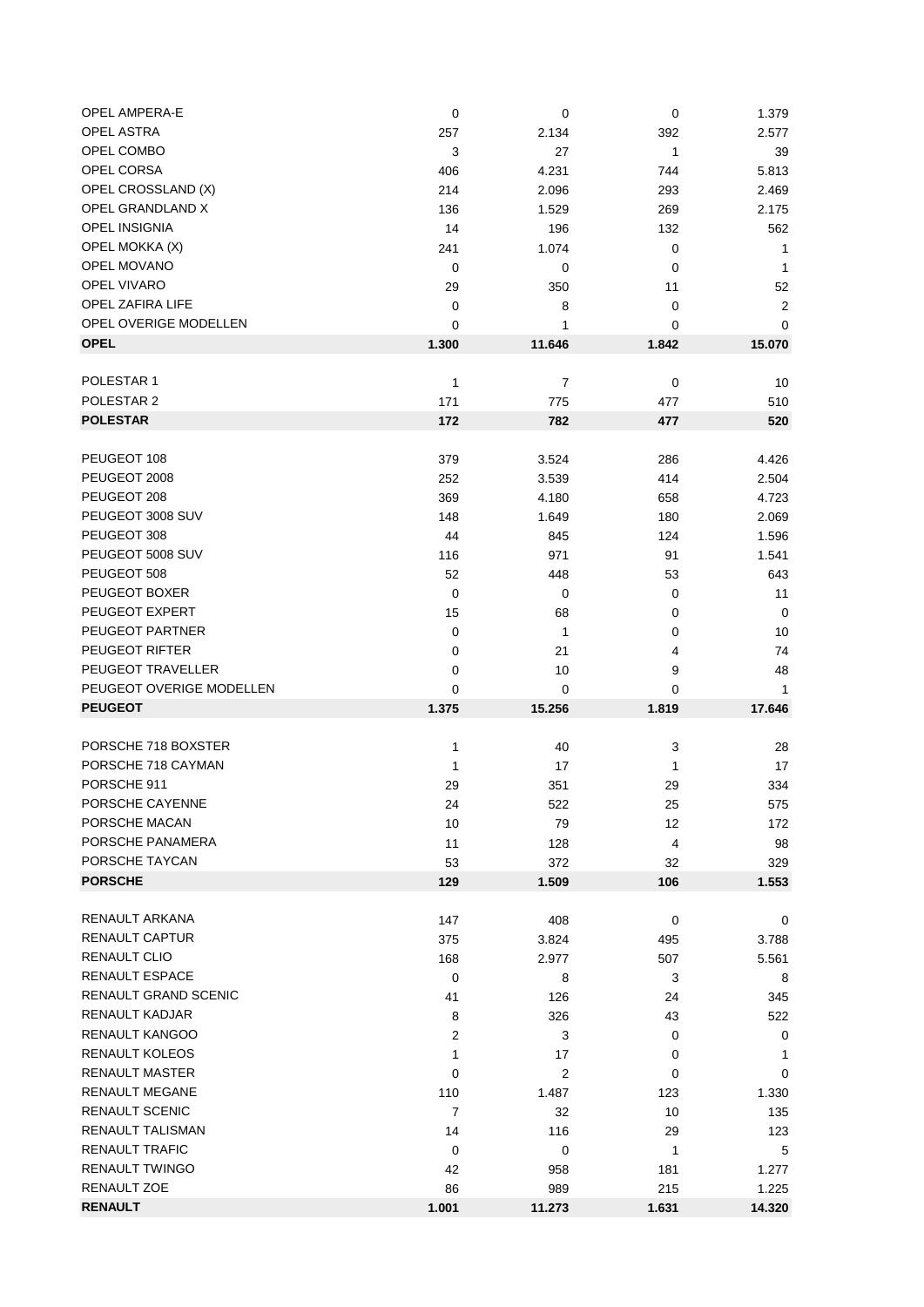| ROLLS-ROYCE CULLINAN     | $\mathbf 0$      | 5           | 1                | 4              |
|--------------------------|------------------|-------------|------------------|----------------|
| <b>ROLLS-ROYCE DAWN</b>  | 0                | 1           | 0                | $\pmb{0}$      |
| ROLLS-ROYCE GHOST        | 0                | 7           | 0                | $\pmb{0}$      |
| ROLLS-ROYCE PHANTOM      | 0                | 0           | 0                | 1              |
| <b>ROLLS-ROYCE</b>       | $\pmb{0}$        | 13          | 1                | 5              |
|                          |                  |             |                  |                |
| <b>SEAT ALHAMBRA</b>     | $\mathbf 0$      | 0           | 0                | 1              |
| <b>SEAT ARONA</b>        | 53               | 974         | 114              | 1.231          |
| <b>SEAT ATECA</b>        | 57               | 744         | 58               | 1.028          |
| <b>SEAT IBIZA</b>        | 141              | 1.720       | 161              | 1.831          |
| <b>SEAT LEON</b>         | 201              | 1.908       | 162              | 1.330          |
| <b>SEAT MII</b>          | 17               | 338         | 107              | 529            |
| <b>SEAT TARRACO</b>      | 20               | 488         | 18               | 480            |
| <b>SEAT</b>              | 489              | 6.172       | 620              | 6.430          |
|                          |                  |             |                  |                |
| SKODA CITIGO             | $\mathbf 0$      | 46          | 288              | 1.186          |
| <b>SKODA ENYAQ</b>       | 575              | 3.602       | 0                | 0              |
| <b>SKODA FABIA</b>       | 87               | 1.220       | 121              | 1.259          |
| SKODA KAMIQ              | 90               | 1.428       | 118              | 931            |
| SKODA KAROQ              | 149              | 1.910       | 108              | 1.563          |
| SKODA KODIAQ             | 88               | 2.253       | 59               | 2.740          |
| <b>SKODA OCTAVIA</b>     | 176              | 3.718       | 312              | 2.798          |
| <b>SKODA RAPID</b>       | $\pmb{0}$        | 0           | 0                | $\mathbf{1}$   |
| SKODA SCALA              | 79               | 800         | 73               | 861            |
| <b>SKODA SUPERB</b>      | 44               | 535         | 38               | 610            |
| <b>SKODA</b>             | 1.288            | 15.512      | 1.117            | 11.949         |
|                          |                  |             |                  |                |
| <b>SMART FORTWO</b>      | 8                | 48          | 8                | 40             |
| <b>SMART FORFOUR</b>     | 4                | 83          | 5                | 48             |
| <b>SMART</b>             | 12               | 131         | 13               | 88             |
|                          |                  |             |                  |                |
| <b>SSANGYONG KORANDO</b> | $\mathbf 0$      | 1           | $\mathbf 0$      | $\pmb{0}$      |
| <b>SSANGYONG TIVOLI</b>  | 0                | $\mathbf 0$ | 0                | 4              |
| <b>SSANGYONG</b>         | $\pmb{0}$        | 1           | 0                | 4              |
|                          |                  |             |                  |                |
| <b>SUBARU FORESTER</b>   | $\boldsymbol{2}$ | 49          | 4                | 99             |
| SUBARU OUTBACK           | 3                | 61          | 0                | 27             |
| SUBARU XV                | 1                | 37          | $\overline{c}$   | 91             |
| <b>SUBARU</b>            | $6\phantom{1}$   | 147         | 6                | 217            |
|                          |                  |             |                  |                |
| <b>SUZUKI ACROSS</b>     | 13               | 35          | $\boldsymbol{9}$ | $9\,$          |
| <b>SUZUKI CELERIO</b>    | $\mathbf 0$      | 12          | 9                | 419            |
| <b>SUZUKI IGNIS</b>      | 94               | 1.865       | 180              | 1.421          |
| <b>SUZUKI JIMNY</b>      | 0                | 4           | $\mathbf 0$      | 61             |
| <b>SUZUKI SWACE</b>      | 16               | 167         | 0                | 0              |
| SUZUKI SWIFT             | 142              | 1.587       | 191              | 1.506          |
| SUZUKI SX4 S-CROSS       | 54               | 378         | 66               | 421            |
| <b>SUZUKI VITARA</b>     | 66               | 948         | 181              | 1.097          |
| SUZUKI OVERIGE MODELLEN  | 0                | 0           | $\mathbf 0$      | 1              |
| <b>SUZUKI</b>            | 385              | 4.996       | 636              | 4.935          |
|                          |                  |             |                  |                |
| <b>TESLA MODEL 3</b>     | 444              | 1.482       | 978              | 4.303          |
| TESLA MODEL S            | $\mathbf 0$      | 3           | 67               | 155            |
| TESLA MODEL X            | 0                | 1           | 55               | 152            |
| TESLA MODEL Y            | 349              | 475         | 0                | $\overline{2}$ |
| <b>TESLA</b>             | 793              | 1.961       | 1.100            | 4.612          |
|                          |                  |             |                  |                |
| <b>TOYOTA AURIS</b>      | $\pmb{0}$        | 0           | 0                | $\mathbf{1}$   |
|                          |                  |             |                  |                |